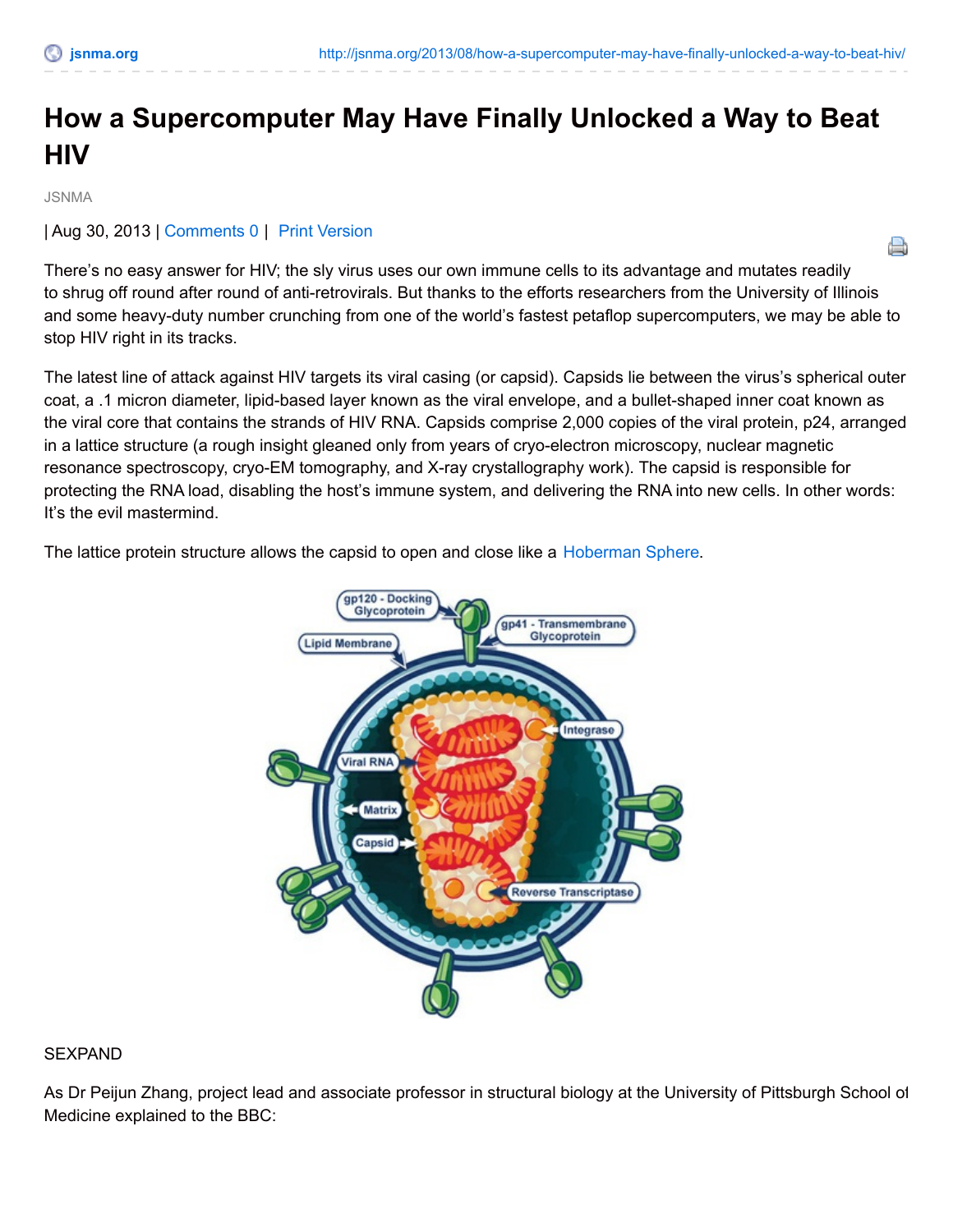The capsid is critically important for HIV replication, so knowing its structure in detail could lead us to new drugs that can treat or prevent the infection. The capsid has to remain intact to protect the HIV genome and get it into the human cell, but once inside, it has to come apart to release its content so *that the virus can replicate. Developing drugs that cause capsid dysfunction by preventing its assembly or disassembly might stop the virus from reproducing.*

But until very recently, the precise structure—how the thousands of copies of p24 actually meshed together remained a mystery. The capsid's (relatively) large size, non-symmetric shape, protein structure has stumped researchers' attempts to effectively model it. Earlier research had revealed that the p24 arranged itself in either a pentagon or hexagon shape as part of the capsid structure, but how many of each and how the pieces fit together remained out of reach because science simply didn't have the computational prowess to model this incredibly complex subatomic structure in atomic-level detail.

This problem required a petaflop-level supercomputer to solve, a class of machine that has only recently become readily available. The team turned to National Center for Supercomputing Applications at the University of Illinois at Urbana-Champaign and its resident supercomputer, Blue Waters.



### SEXPAND

The team fed electron microscopy data collected in lab experiments conducted at the University of Pittsburgh and Vanderbilt University into Blue Waters and let the \$108 million, 11.5 petaflop machine do its thing: Crunch massive amounts of information with its 49,000 AMD CPUs. Blue Waters can handle one quadrillion floating point operations every second, so stitching together 1,300 proteins into an oblong molecular soccer ball was no sweat.

The team developed a novel shaping algorithm for the project, dubbed molecular dynamic flexible fitting. "You basically simulate the physical characteristics and behavior of large biological molecules, but you also incorporate the data into the simulation so that the model actually drives itself toward agreement with the data," said Professor Klaus Schulten of the University of Illinois in a press release.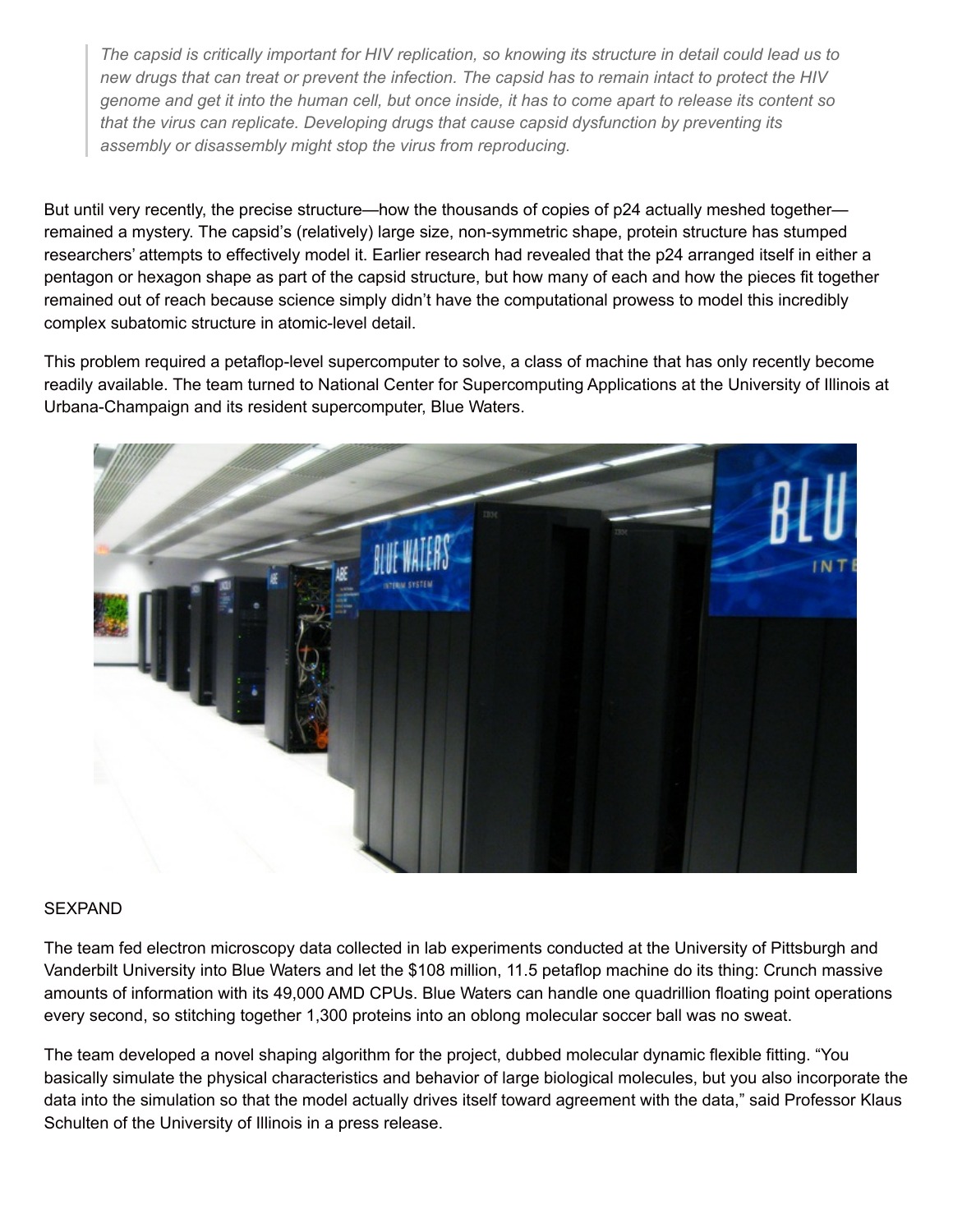

## SEXPAND

"This is a big structure, one of the biggest structures ever solved," Schulten continued. "It was very clear that it would require a huge amount of simulation — the largest simulation ever published — involving 64 million atoms."

The team revealed the complete capsid structure in a [Nature](http://www.nature.com/nature/journal/v497/n7451/full/nature12162.html) report yesterday:

*The mature human immunodeficiency virus-1 (HIV-1) capsid is best described by a 'fullerene cone'* model, in which hexamers of the capsid protein are linked to form a hexagonal surface lattice that is *closed by incorporating 12 capsid-protein pentamers.*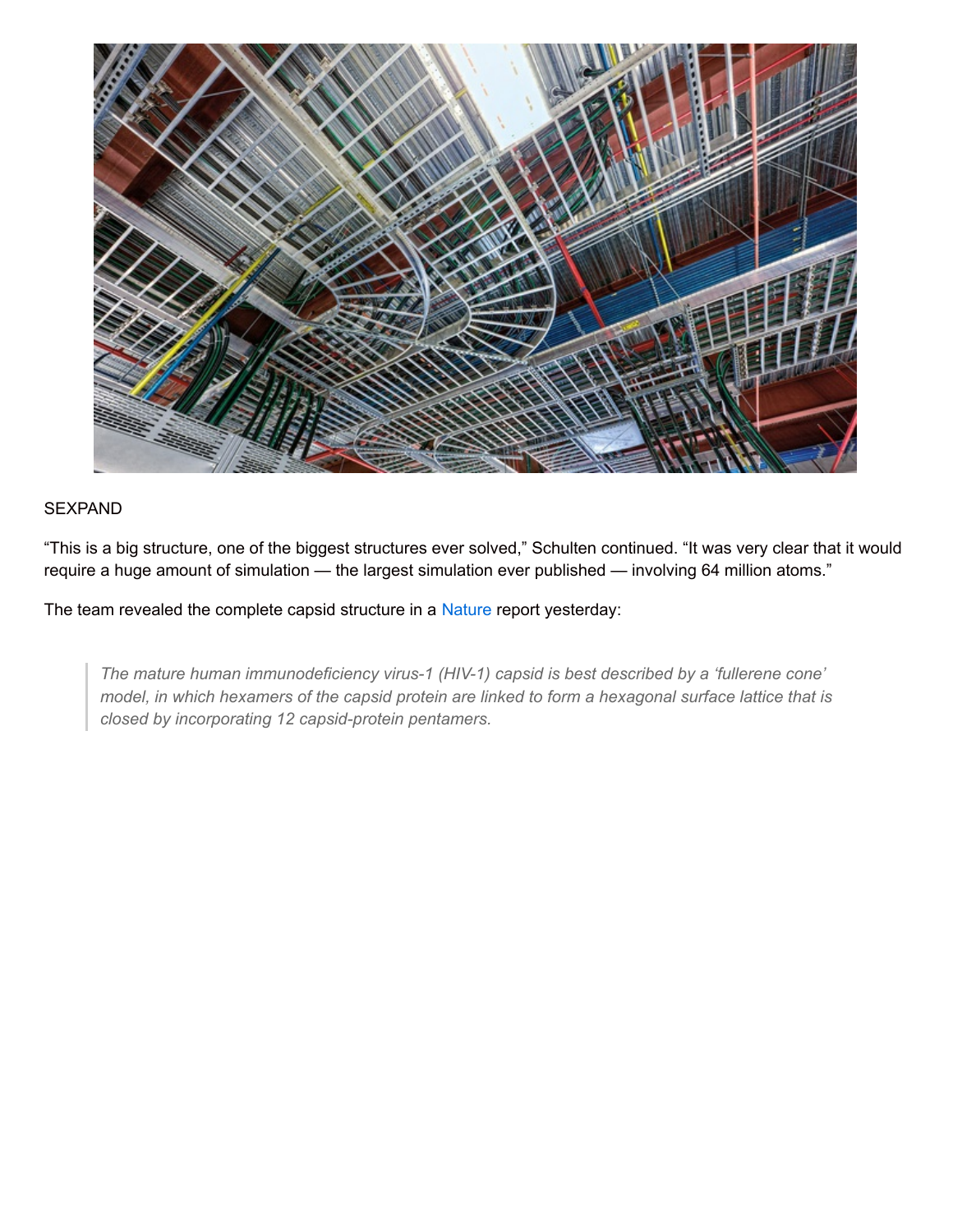

## **SEXPAND**

In all, the HIV capsid requires 216 protein hexagons and 12 protein pentagons to operate—arranged exactly as the predictive models said they would be. The new discovery reveals a stunningly versatile protein in p24. The protein itself is identical whether it's shaped into a pentagon or a hexagon, only the attachment sites between p24 proteins varies between shapes. How *that* works remains a mystery.

"How can a single type of protein form something as varied as this thing? The protein has to be inherently flexible," said Schulten.